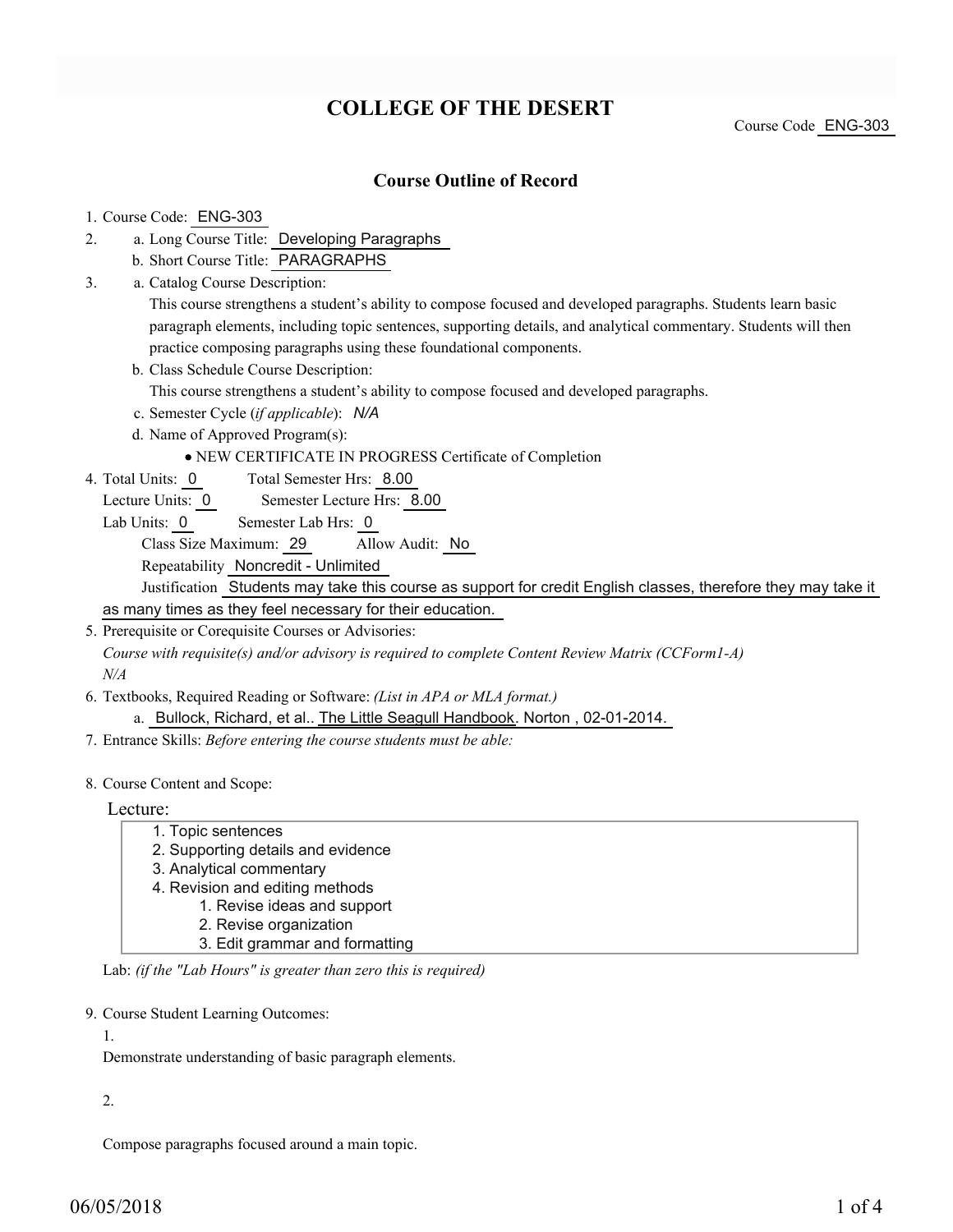3.

Compose paragraphs that include supporting details.

4.

Appraise the value of supporting details.

- 10. Course Objectives: Upon completion of this course, students will be able to:
	- a. Identify and explain the basic components of a paragraph.
	- b. Compose a clear topic sentence.
	- c. Organize supporting details in a paragraph.
	- d. Evaluate supporting details in a paragraph.
	- e. Revise paragraphs for clarity.
- 11. Methods of Instruction: *(Integration: Elements should validate parallel course outline elements)* 
	- a. Activity
	- b. Discussion
	- c. Lecture
- 12. Assignments: (List samples of specific activities/assignments students are expected to complete both in and outside of class.) In Class Hours: 8.00

Outside Class Hours: 16.00

- a. In-class Assignments
	- 1. Students will be given a prompt that asks them to compose a paragraph on a specific topic.
	- 2. Students will brainstorm ideas to address the prompt.
	- 3. Students will compose a paragraph using a topic sentence, supporitng details, and commentary.
	- 4. Students will then work in groups to evaluate the paragraphs.
	- 5. Instructor will provide guidance and critique about the paragraph.
- b. Out-of-class Assignments

1. Students will revise and edit paragraphs composed during class.

13. Methods of Evaluating Student Progress: The student will demonstrate proficiency by:

- Written homework
	- Composing paragraphs
- Critiques
- Evaluation and feedback of paragraphs
- Portfolios
- Collection of several paragraphs
- Group activity participation/observation
	- Revision and editing groups
- 14. Methods of Evaluating: Additional Assessment Information:
- 15. Need/Purpose/Rationale -- All courses must meet one or more CCC missions.
	- PO-BS Reading and Writing Skills

Type structured texts in a variety of written forms according to purpose and audience.

Apply English conventions of grammar, mechanics, usage, punctuation, and format according to course

intensity.

Illustrate self-expression and original thinking through writing.

Recognize writing as a process (brainstorming, organizing, drafting) and revise and edit original work based on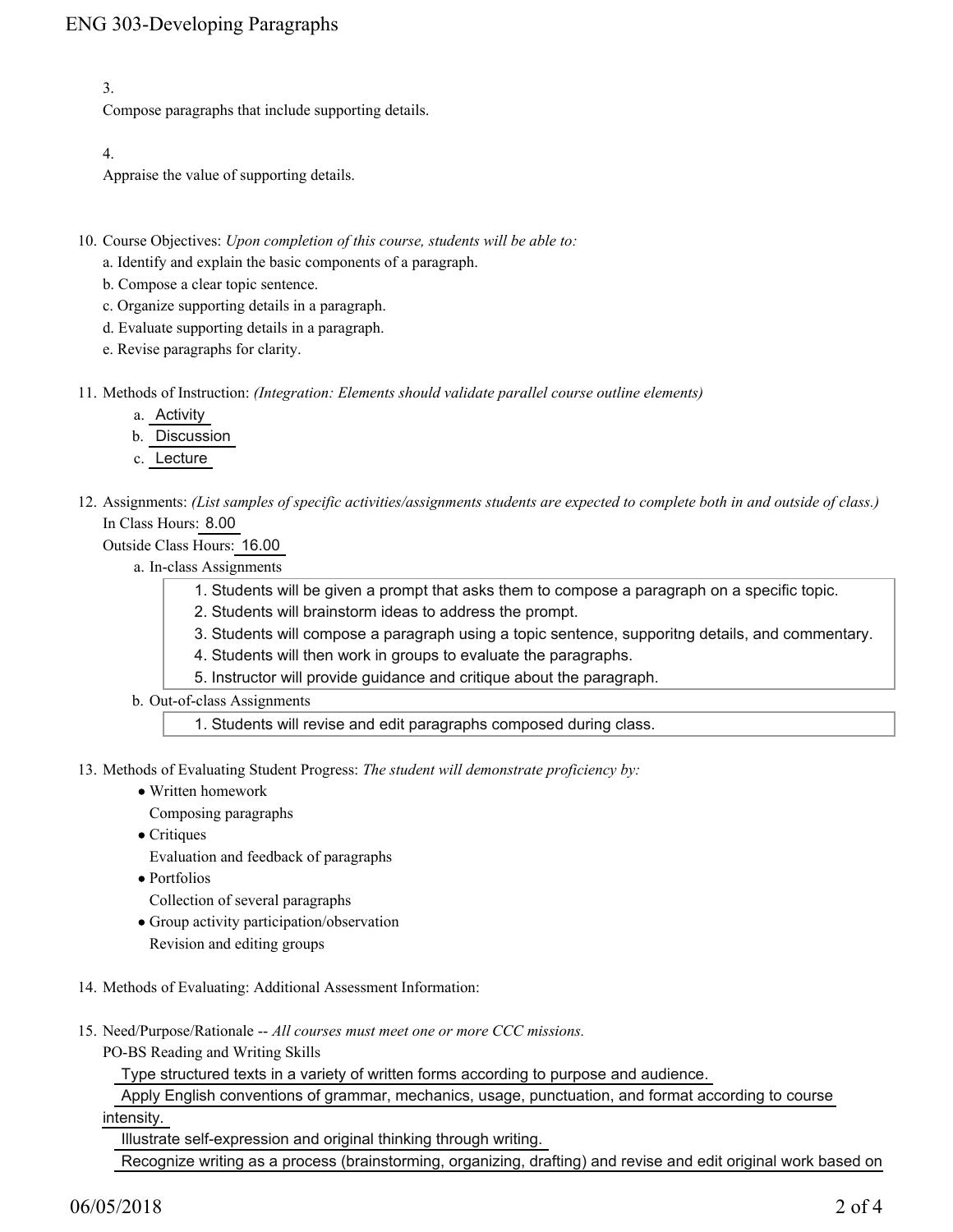| <b>ENG 303-Developing Paragraphs</b>                                  |                                                                                                                         |        |                      |                     |                     |  |
|-----------------------------------------------------------------------|-------------------------------------------------------------------------------------------------------------------------|--------|----------------------|---------------------|---------------------|--|
| self-evaluation and peer review.                                      |                                                                                                                         |        |                      |                     |                     |  |
|                                                                       | IO - Personal and Professional Development<br>Self-evaluate knowledge, skills, and abilities.                           |        |                      |                     |                     |  |
|                                                                       |                                                                                                                         |        |                      |                     |                     |  |
|                                                                       | IO - Critical Thinking and Communication                                                                                |        |                      |                     |                     |  |
|                                                                       | Apply standard conventions in grammar, mechanics, usage and punctuation.                                                |        |                      |                     |                     |  |
|                                                                       | 16. Comparable Transfer Course                                                                                          |        |                      |                     |                     |  |
|                                                                       | <b>University System</b>                                                                                                | Campus | <b>Course Number</b> | <b>Course Title</b> | <b>Catalog Year</b> |  |
|                                                                       |                                                                                                                         |        |                      |                     |                     |  |
| 17. Special Materials and/or Equipment Required of Students:          |                                                                                                                         |        |                      |                     |                     |  |
| 18. Materials Fees:<br>Required Material?                             |                                                                                                                         |        |                      |                     |                     |  |
|                                                                       | <b>Material or Item</b>                                                                                                 |        | <b>Cost Per Unit</b> |                     | <b>Total Cost</b>   |  |
| 19. Provide Reasons for the Substantial Modifications or New Course:  |                                                                                                                         |        |                      |                     |                     |  |
|                                                                       |                                                                                                                         |        |                      |                     |                     |  |
|                                                                       | This course is part of the Adult Education Block Grant. This particular course will focus on organizational skills that |        |                      |                     |                     |  |
|                                                                       | are essential to written communication in students' academic, professional, and personal endeavors. This course         |        |                      |                     |                     |  |
|                                                                       | focuses on how to convey ideas, opinions, and evidence in such a way so that a reading audience can easily              |        |                      |                     |                     |  |
|                                                                       | understand main and supporting claims. Students may take this course as support for credit English and other classes.   |        |                      |                     |                     |  |
| 20.                                                                   | a. Cross-Listed Course (Enter Course Code): N/A                                                                         |        |                      |                     |                     |  |
|                                                                       | b. Replacement Course (Enter original Course Code): N/A                                                                 |        |                      |                     |                     |  |
| 21. Grading Method (choose one): Pass/No Pass Only                    |                                                                                                                         |        |                      |                     |                     |  |
| 22. MIS Course Data Elements                                          |                                                                                                                         |        |                      |                     |                     |  |
| a. Course Control Number [CB00]: CCC000580638                         |                                                                                                                         |        |                      |                     |                     |  |
| b. T.O.P. Code [CB03]: 150100.00 - English                            |                                                                                                                         |        |                      |                     |                     |  |
| c. Credit Status [CB04]: N - Noncredit                                |                                                                                                                         |        |                      |                     |                     |  |
| d. Course Transfer Status [CB05]: C = Non-Transferable                |                                                                                                                         |        |                      |                     |                     |  |
| e. Basic Skills Status [CB08]: 1B = Course is a basic skills course   |                                                                                                                         |        |                      |                     |                     |  |
| f. Vocational Status [CB09]: Not Occupational                         |                                                                                                                         |        |                      |                     |                     |  |
| g. Course Classification [CB11]: K - Other Noncredit Enhanced Funding |                                                                                                                         |        |                      |                     |                     |  |
|                                                                       | h. Special Class Status [CB13]: N - Not Special<br>i. Course CAN Code [CB14]: N/A                                       |        |                      |                     |                     |  |
|                                                                       |                                                                                                                         |        |                      |                     |                     |  |

- j. Course Prior to College Level [CB21]: A = 1 Level Below
- k. Course Noncredit Category [CB22]: C Elementary and Secondary Basic Skills
- l. Funding Agency Category [CB23]: Y = Not Applicable
- m. Program Status [CB24]: 1 = Program Applicable

Name of Approved Program *(if program-applicable)*: NEW CERTIFICATE IN PROGRESS

*Attach listings of Degree and/or Certificate Programs showing this course as a required or a restricted elective.)*

23. Enrollment - Estimate Enrollment

First Year: 10 Third Year: 30

- 24. Resources Faculty Discipline and Other Qualifications:
	- a. Sufficient Faculty Resources: Yes
	- b. If No, list number of FTE needed to offer this course: *N/A*
- 25. Additional Equipment and/or Supplies Needed and Source of Funding.